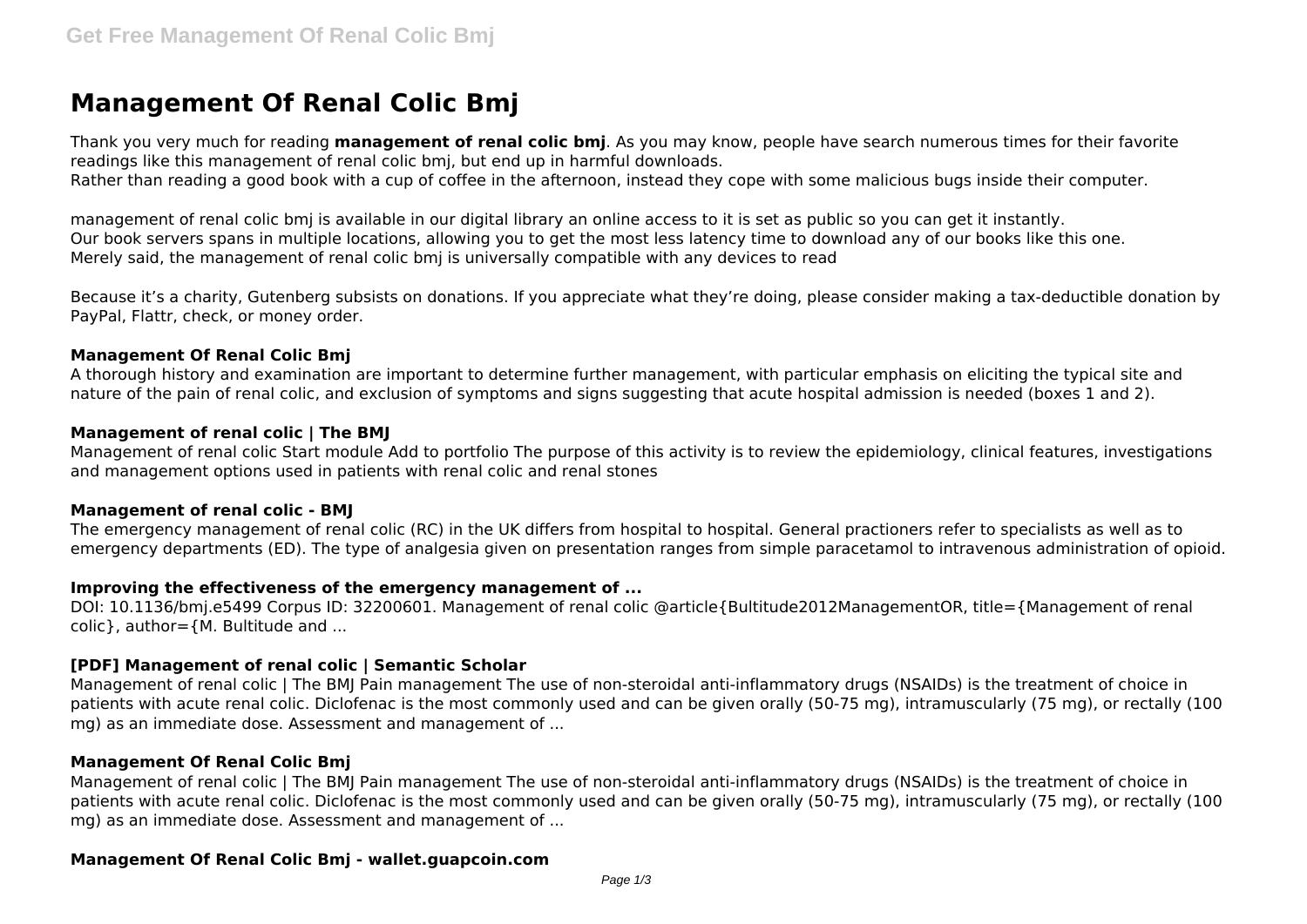Introduction Patients with renal colic present to the emergency department in excruciating pain. There is variability in practice regarding the choice of initial analgesic to be used in renal colic. The aim of this article is to outline the protocol for review of the efficacy and safety of non-steroidal antiinflammatory drugs (NSAIDs), opioids and paracetamol use in renal colic pain management.

## **What is the best analgesic option for patients ... - BMJ Open**

Acute medical treatment for renal or ureteric colic includes conservative therapy such as hydration, analgesia (an NSAID and/or an opioid), and an anti-emetic. Pathan SA, Mitra B, Cameron PA. A systematic review and meta-analysis comparing the efficacy of nonsteroidal anti-inflammatory drugs, opioids, and paracetamol in the treatment of acute renal colic.

## **Nephrolithiasis - Management Approach | BMJ Best Practice**

Objectives & Background Renal colic is commonly managed in emergency departments worldwide. Initial treatment requires prompt and effective analgesia. The mainstay of analgesia revolves around non-steroidal analgesics and opiates. Though effective they are associated with a number of significant side effects.

## **SYSTEMATIC REVIEW: INTRAVENOUS PARACETAMOL VERSUS ...**

β-Adrenoreceptor agonists (β-agonists) such as salbutamol/albuterol (a selective β 2 -agonist 5 in common use) are used as a treatment for acute exacerbations of asthma in both its nebulised and intravenous forms. The mechanism of action is via smooth muscle relaxation and subsequent reduction in bronchospasm.

## **β-Adrenoreceptor agonists in the management of ... - BMJ Open**

Background and Aim COVID-19 has resulted in changes to how the healthcare system in the United Kingdom delivered its emergency care, including renal colic and its management. Our stone team amended its services in order to reduce stone related morbidity and preventable hospital admissions. We aim to review similar time periods in 2019 and 2020 to see how this has changed.

## **136 Reviewing the change in management of emergency renal ...**

The recommended analgesic treatments are based on the NICE guideline on the assessment and management of renal and ureteric stones . Nonsteroidal anti-inflammatory drugs (NSAIDs) The mechanism of pain generation in acute renal and ureteric colic is mediated by prostaglandins, thromboxane A2, and smooth muscle spasm [Steinberg, 2016].

# **Scenario: Management | Management | Renal or ureteric ...**

Bultitude, M. and Rees, J. (2012) Management of renal colic (clinical review). BMJ 345. Dawson, C. and Whitfield, H. (1996) ABC of urology. Urinary stone disease. British Medical Journal 312 (7040), 1219-1221. EAU (2018) Urolithiasis. European Association of Urology.

# **References | Renal or ureteric colic - acute | CKS | NICE**

Know how to assess a patient who presents acutely with loin pain or renal colic; Be able to adapt this knowledge to specific patients, including elderly patients, patients with renal impairment, and patients on long term opioids.

## **Management of acute pain in adults: a guide ... - BMJ Learning**

Bultitude M, Rees J. Management of renal colic. BMJ 2012;345:e5499. Holdgate A, Pollock T. Nonsteroidal anti-inflammatory drugs (NSAIDs) versus opioids for acute renal colic. Cochrane Database Syst Rev 2005:CD004137. National Institute for Health and Care Excellence (NICE). Renal colic -